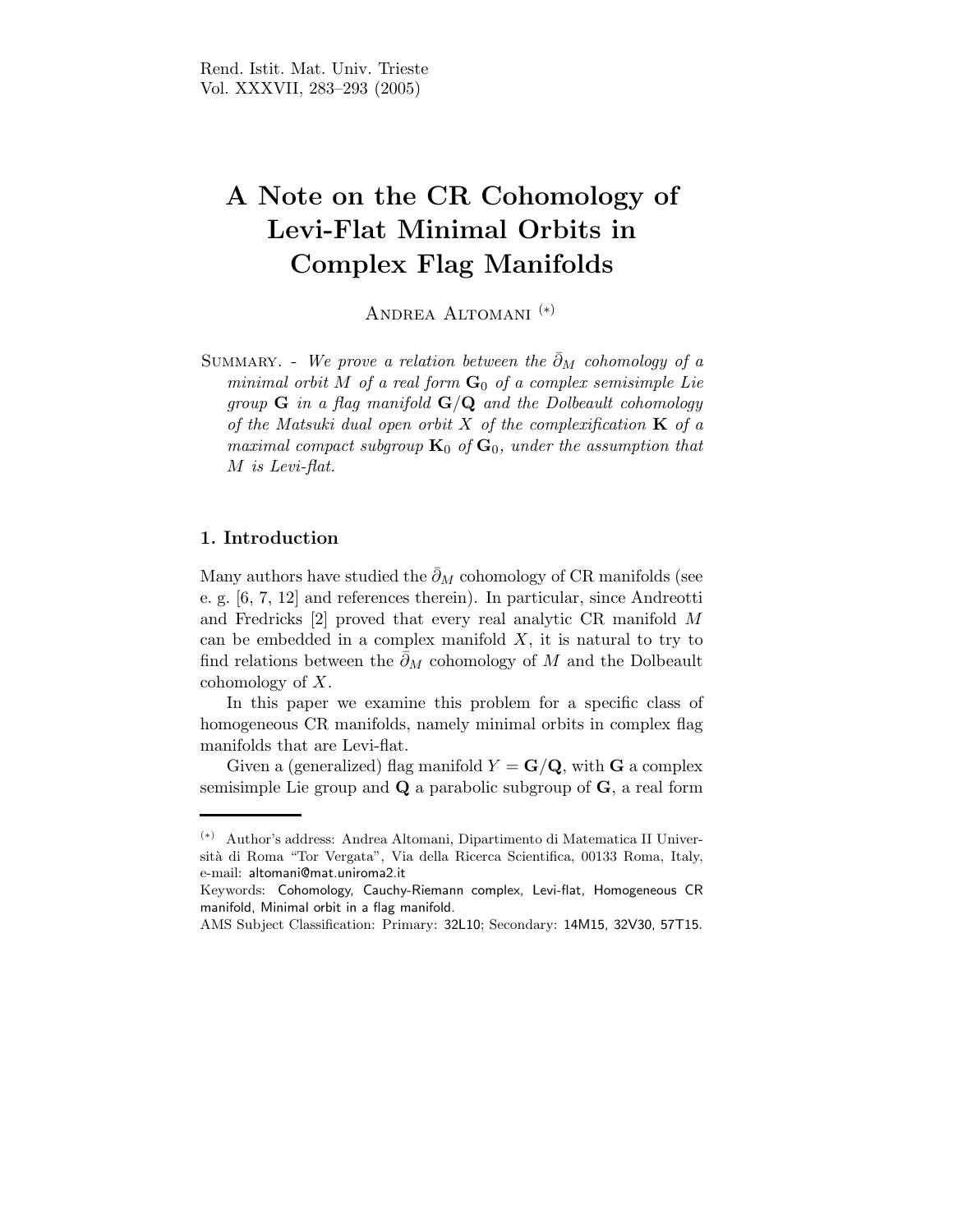$\mathbf{G}_0$  of  $\mathbf{G}$  acts on Y with finitely many orbits. Among these there is exactly one orbit that is compact, the minimal orbit  $M = G_0 \cdot o$ . Let  $K_0$  be a maximal compact subgroup of  $G_0$ , and K its complexification. Then  $X = K \cdot o$  is an open dense complex submanifold of  $\mathbf{G}/\mathbf{Q}$ and contains M as an embedded submanifold. It is known that M is a deformation retract of X, so  $H^p(M, \mathbb{C}) = H^p(X, \mathbb{C})$  ([4], [8]).

Let  $E$  be a K-homogeneous complex vector bundle on X and  $\mathbf{E}|_M$  its restriction to M. Under the additional assumption that M is Levi-flat we prove that the restriction map from the Dolbeault cohomology  $H^{p,q}(X, E)$  to the  $\partial_M$  cohomology  $H^{p,q}(M, E|_M)$  is continuous, injective and has a dense range. More precisely we show that

$$
H^{p,q}(M,\boldsymbol{E}|_M)=\mathcal{O}_M(M)\otimes_{\mathcal{O}_X(X)}H^{p,q}(X,\boldsymbol{E})
$$

where  $\mathcal{O}_M(M)$  (resp.  $\mathcal{O}_X(X)$ ) is the space of CR (resp. holomorphic) functions on  $M$  (resp.  $X$ ), and that the restriction map from  $\mathcal{O}_X(X)$  to  $\mathcal{O}_M(M)$  is injective, continuous and has a dense range.

## 2. Preliminaries on minimal orbits in complex flag manifolds

Let **G** be a complex connected semisimple Lie group, with Lie algebra  $\mathfrak g$ , and let  $\mathbf Q$  be a parabolic subgroup of  $\mathbf G$ , with Lie algebra q. Then **Q** is the normalizer of **q**,  $\mathbf{Q} = \mathbf{N}_{\mathbf{G}}(\mathbf{q})$  and is connected. The coset space  $Y = G/Q$  is a compact complex manifold, called a flag manifold (it is a complex smooth projective variety). It is not restrictive to assume that q does not contain any simple ideal of g.

Let  $\sigma$  be an anti-holomorphic involution of G; we will also denote by  $\sigma$  its differential at the identity and we will write  $\bar{x} = \sigma(x)$ . A *real form* of **G** is an open subgroup  $\mathbf{G}_0$  of  $\mathbf{G}^{\sigma}$ . It is a Lie subgroup and its Lie algebra  $\mathfrak{g}_0$  satisfies  $\mathfrak{g}_0 = \mathfrak{g}^\sigma$  and  $\mathfrak{g} = \mathbb{C} \otimes \mathfrak{g}_0$ .

Let  $\mathbf{K}_0$  be a maximal compact subgroup of  $\mathbf{G}_0$ , and  $\theta$  the corresponding Cartan involution:  $\mathbf{K}_0 = \mathbf{G}_0^{\theta}$ . Still denoting by  $\theta$  the complexification of  $\theta$ , there is exactly one open subgroup **K** of  $G^{\theta}$ such that  $\mathbf{K} \cap \mathbf{G}_0 = \mathbf{K}_0$ . Let  $\mathfrak{k}$  and  $\mathfrak{k}_0$  be the corresponding Lie subalgebras.

The groups  $\mathbf{G}_0$  and  $\mathbf{K}$  act on Y via left multiplication. There is exactly one closed  $\mathbf{G}_0$ -orbit M ([1, 19]) and it is contained in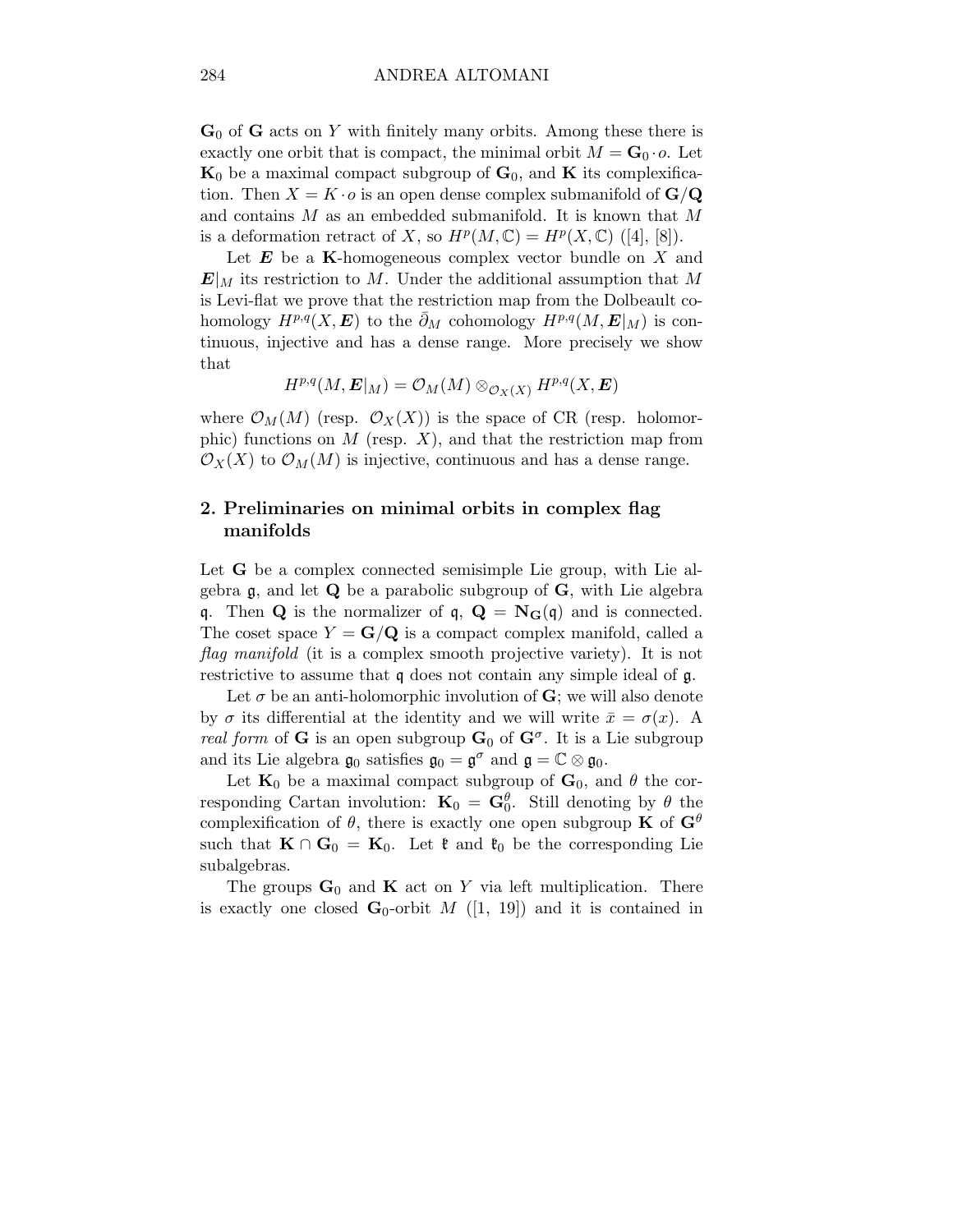the unique open **K** orbit X ([3, 14]), we denote by  $j: M \to X$  the inclusion. The open orbit  $X$  is dense in  $Y$  and is the dual orbit of M, in the terminology of [14].

The manifolds  $M$  and  $X$  do not depend on the choice of  **and**  $\mathbf{G}_0$ , but only on  $\mathfrak{g}_0$  and  $\mathfrak{g}$  ([1, 14]). So there is no loss of generality assuming that  $G$  is simply connected, that  $G_0$  is connected and that M and X are the orbits through the point  $o = eQ$ . We will write  $M = M(\mathfrak{g}_0, \mathfrak{q}).$ 

The isotropy subgroups at o of the actions of  $\mathbf{G}_0$  and  $\mathbf{K}$  are  $\mathbf{G}_+$  =  $\mathbf{G}_0 \cap \mathbf{Q}$  and  $\mathbf{L} = \mathbf{K} \cap \mathbf{Q}$ , with Lie algebras  $\mathfrak{g}_+ = \mathfrak{g}_0 \cap \mathfrak{q}$  and  $\mathfrak{l} = \mathfrak{k} \cap \mathfrak{q}$ . Since  $M$  is compact, the action on  $M$  of maximal compact subgroup  $\mathbf{K}_0$  is transitive:  $M = \mathbf{K}_0 / \mathbf{K}_+$ , where  $\mathbf{K}_+ = \mathbf{K}_0 \cap \mathbf{Q} = \mathbf{G}_0 \cap \mathbf{L}$  and  $\text{Lie}(\mathbf{K}_+) = \mathfrak{k}_+ = \mathfrak{k}_0 \cap \mathfrak{q} = \mathfrak{g}_0 \cap \mathfrak{l}.$ 

In the language of [1] the pair  $(\mathfrak{g}_0, \mathfrak{q})$  is an effective parabolic minimal CR algebra and M is the associated minimal orbit. On M there is a natural CR structure induced by the inclusion into  $X$ .

We recall that  $M$  is totally real if the partial complex structure is trivial. We give a more complete characterization of totally real minimal orbits:

THEOREM 2.1. The following are equivalent:

- 1. M is totally real.
- 2.  $\bar{\mathfrak{q}} = \mathfrak{q}$ .
- 3.  $I = \mathfrak{k}_{+}^{\mathbb{C}}$ .
- 4. X is a Stein manifold.
- 5. X is a smooth affine algebraic variety defined over  $\mathbb R$  and M is the set of its real points.

*Proof.* (5)  $\Rightarrow$  (4) because every closed complex submanifold of a complex vector space is Stein.

 $(4) \Rightarrow (3)$  Since X is Stein, its covering  $\tilde{X} = \mathbf{K}/\mathbf{L}^0$  is also Stein  $([17])$ . Furthermore **K** is a linear algebraic group that is the complexification of a maximal compact subgroup  $K_0$ ; the result then follows from Theorem 3 of [15] and Remark 2 thereafter.

 $(3) \Rightarrow (5)$  If l is the complexification of  $\mathfrak{k}_+$ , then **L** is the complexification of  $K_{+}$ . Hence  $X = K/L$  is the complexification of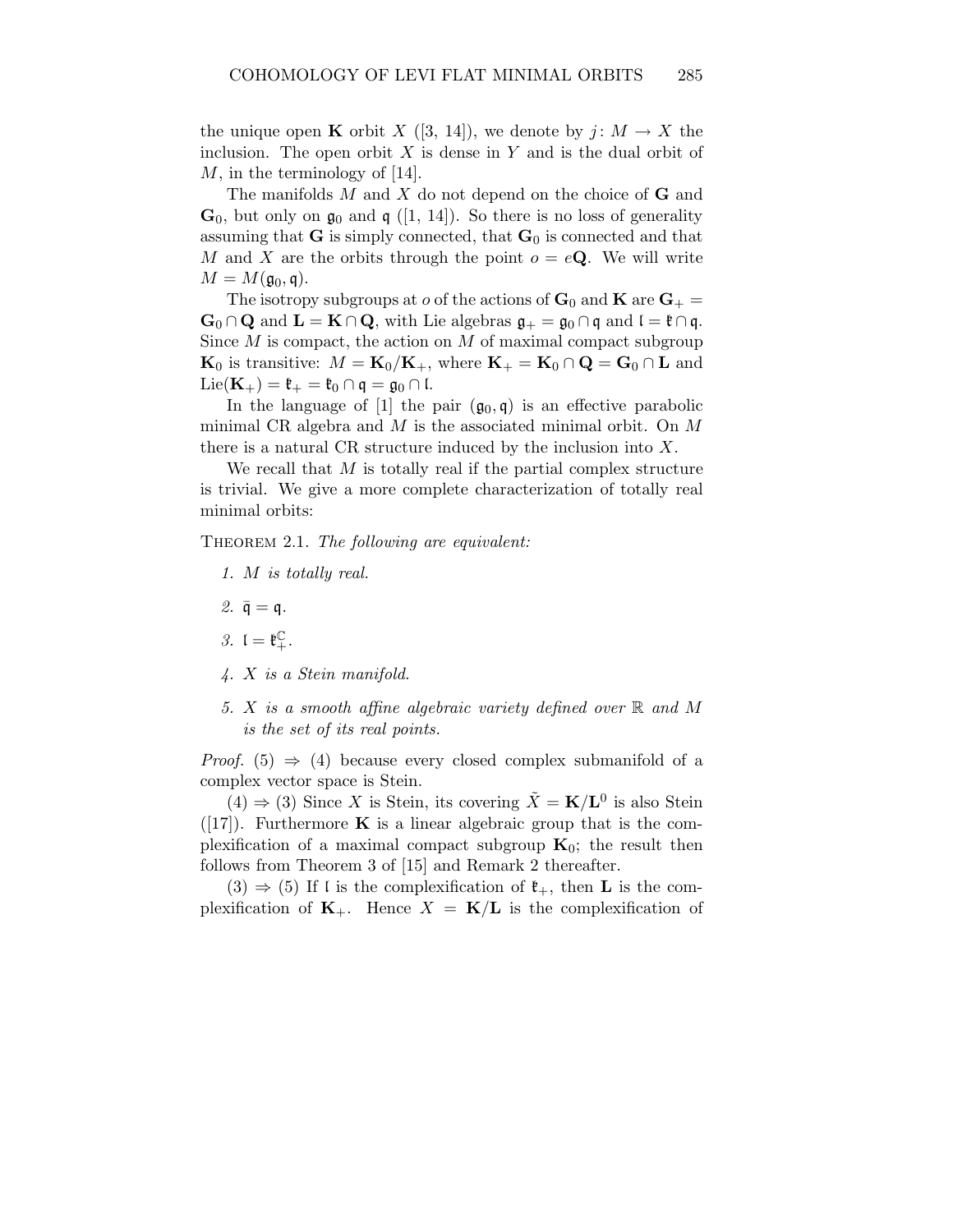$M = \mathbf{K}_0/\mathbf{K}_+$  in the sense of [9], and (5) follows from Theorem 3 of the same paper.

- $(1) \Leftrightarrow (2)$  is easy, and proved in [1].
- $(5) \Rightarrow (1)$  is obvious.
- $(2) \Rightarrow (3)$  We have that  $\bar{\mathfrak{k}} = \mathfrak{k}$ , thus  $\mathfrak{k} \cap \mathfrak{q} = (\mathfrak{k} \cap \mathfrak{q} \cap \mathfrak{g}_0)^{\mathbb{C}} = \mathfrak{k}_{+}^{\mathbb{C}}$ .

We denote by  $\mathcal{O}_N$  the sheaf of smooth CR functions on a CR manifold N. If N is complex or real, then  $\mathcal{O}_N$  is the usual sheaf of holomorphic or smooth (complex valued) functions. For every open set  $U \subset N$ , the space  $\mathcal{O}_N(U)$  is a Fréchet space (with the topology of uniform convergence of all derivatives on compact sets).

COROLLARY 2.2. If M is totally real then  $j^*(\mathcal{O}_X(X))$  is dense in  $\mathcal{O}_M(M) = C^{\infty}(M).$ 

*Proof.* Let  $X \subset \mathbb{C}^N$  be an embedding as in (5) of Theorem 2.1, so that  $M = X \cap \mathbb{R}^N$ . The restrictions of complex polynomials in  $\mathbb{C}^N$ are contained in  $\mathcal{O}_X(X)$  and dense in  $\mathcal{O}_M(M)$  (see e.g. [18]).  $\Box$ 

#### 3. Levi-flat orbits and the fundamental reduction

In this paper we consider Levi-flat minimal orbits. They are orbits  $M = M(\mathfrak{g}_0, \mathfrak{q})$ , where  $\mathfrak{q}' = \mathfrak{q} + \bar{\mathfrak{q}}$  is a subalgebra (necessarily parabolic) of  $\mathfrak{g}$ . Let  $\mathbf{Q}' = \mathbf{N}_{\mathbf{G}}(\mathfrak{q}')$ ,  $Y' = \mathbf{G}/\mathbf{Q}'$ ,  $\mathbf{G}'_+ = \mathbf{G} \cap \mathbf{Q}'$ ,  $M' \; = \; M(\mathfrak{g}_0, \mathfrak{q}') \; = \; \mathbf{G}_0 / \mathbf{G}_+^\prime, \; \, \mathbf{K}_+^\prime \; = \; \mathbf{K}_0 \, \cap \, \mathbf{Q}_\cdot^\prime, \; \, \mathbf{L}^\prime \; = \; \mathbf{K} \, \cap \, \mathbf{Q}_\cdot^\prime \; \; \text{and}$  $X' = \mathbf{K}/\mathbf{L}'$ .

From Theorem 2.1 we have that  $M'$  is totally real and  $X'$  is Stein. The inclusion  $\mathbf{Q} \to \mathbf{Q}'$  induces a fibration

$$
\pi \colon Y = \mathbf{G}/\mathbf{Q} \longrightarrow \mathbf{G}/\mathbf{Q}' = Y'
$$
 (1)

with complex fiber  $F \simeq \mathbf{Q}'/\mathbf{Q}$ . This fibration is classically referred to as the Levi foliation, and is a special case of the fundamental reduction of [1]. In fact Levi-flat minimal orbits are characterized by the property that the fibers of the fundamental reduction are totally complex.

We identify F with  $\pi^{-1}(e\mathbf{Q})$ .

LEMMA 3.1.  $\pi^{-1}(M') = M$ ,  $\pi^{-1}(X') = X$  and F is a compact connected complex flag manifold.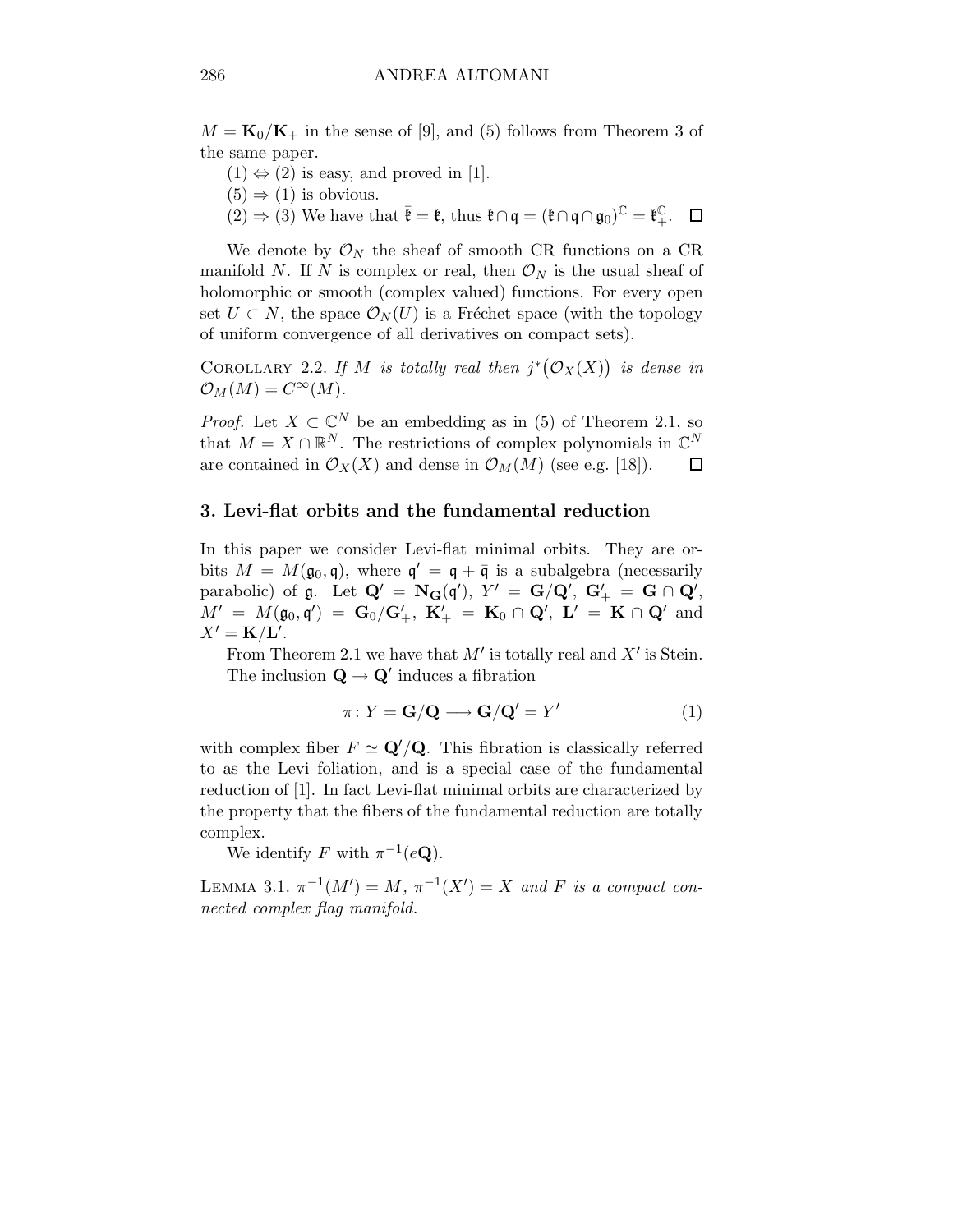*Proof.* First we observe that  $F$  is connected because  $Q'$  is connected. Let F' be the fiber of the restriction  $\pi|_M \colon M \to M'$ . Then F' is totally complex and CR generic in  $F$ , hence an open subset of F. Proposition 7.3 and Theorem 7.4 of [1] show that there exists a connected real semisimple Lie group  $\mathbf{G}''_0$  acting on  $F'$  with an open orbit, and that the Lie algebra of the isotropy is a t-subalgebra (i. e. contains a maximal triangular subalgebra) of  $g_0$  $_{0}^{\prime\prime}$ . Hence a maximal compact subgroup  $\mathbf{K}'_0$  of  $\mathbf{G}''_0$  has an open orbit, which is also closed. Since  $F'$  is open in  $F$  and  $F$  is connected,  $\mathbf{K}_0''$  is transitive on  $F$ , and  $F' = F$ , proving the first two statements.

Furthermore the isotropy subgroup  $\mathbf{G}''_+$  for the action of  $\mathbf{G}''_0$  on F and the homogeneous complex structure are exactly those of a totally complex minimal orbit, hence by  $[1, \S 10]$  F is a complex flag manifold.  $\Box$ 

The total space M is locally isomorphic to an open subset of  $M' \times F$ , hence to  $U \times \mathbb{R}^k$ , where U is open in  $\mathbb{C}^n$ , for some integers  $n$  and  $k$ .

For a Levi flat CR manifold  $N$  and a nonnegative integer  $p$ , let  $\Omega_N^p$ be the sheaf of  $p$ -forms that are CR (see [7] for precise definitions). They are  $\mathcal{O}_N$ -modules and  $\Omega_N^0 \simeq \mathcal{O}_N$ .

Let  $\mathcal{A}_{N}^{p,q}$  $\mathbb{P}_N^{p,q}$  be the sheaf of (complex valued) smooth  $(p,q)$ -forms on N,  $\overline{\partial}_N$  the tagential Cauchy-Riemann operator and  $\mathcal{Z}_N^{p,q}$  $N^{p,q}$ , (resp.  $\mathcal{B}_N^{p,q}$  $\binom{p,q}{N}$  the sheaf of closed (resp. exact)  $(p,q)$ -forms. As usual we denote by  $H^{p,q}(N) = \mathcal{Z}_N^{p,q}$  $\frac{p,q}{N}(N)/\mathcal{B}_N^{p,q}$  $N^{p,q}(N)$  the cohomology groups of the  $\partial_M$  complex on smooth forms. The Poincaré lemma is valid for  $\partial_N$  (see [11]), thus the complex:

$$
0 \to \Omega_N^p \to \mathcal{A}_N^{p,0} \xrightarrow{\bar{\partial}_N} \dots \xrightarrow{\bar{\partial}_N} \mathcal{A}_N^{p,q} \xrightarrow{\bar{\partial}_N} \dots
$$

is a fine resolution of  $\Omega_N^p$ . This implies that  $H^{p,q}(N) \simeq H^q(\Omega_N^p)$ .

Let  $E_N$  be a homogeneous CR vector bundle on N (i. e. a complex vector bundle with transition functions that are CR ) with fiber E, and let  $\mathcal{E}_N$  be the sheaf of its CR sections.

We denote by  $E_N^p$  $N \atop N$  the bundle of CR ,  $\boldsymbol{E}_N$ -valued, *p*-forms, with associated sheaf of CR sections  $\mathcal{E}_N^p = \Omega_{N_-}^p \otimes_{\mathcal{O}_N} \mathcal{E}_N$ .

Let  $\mathcal{A}_{N,E_N}^{p,q} = \mathcal{A}_N^{p,q} \otimes_{\mathcal{O}_N} \mathcal{E}_N$ , denote by  $\overline{\partial}_{E_N}$  the tangential Cauchy-Riemann operator on  $E_N$  and let  $\mathcal{Z}_{N,E_N}^{p,q}$  (resp.  $\mathcal{B}_{N,E_N}^{p,q}$ ) be the sheaf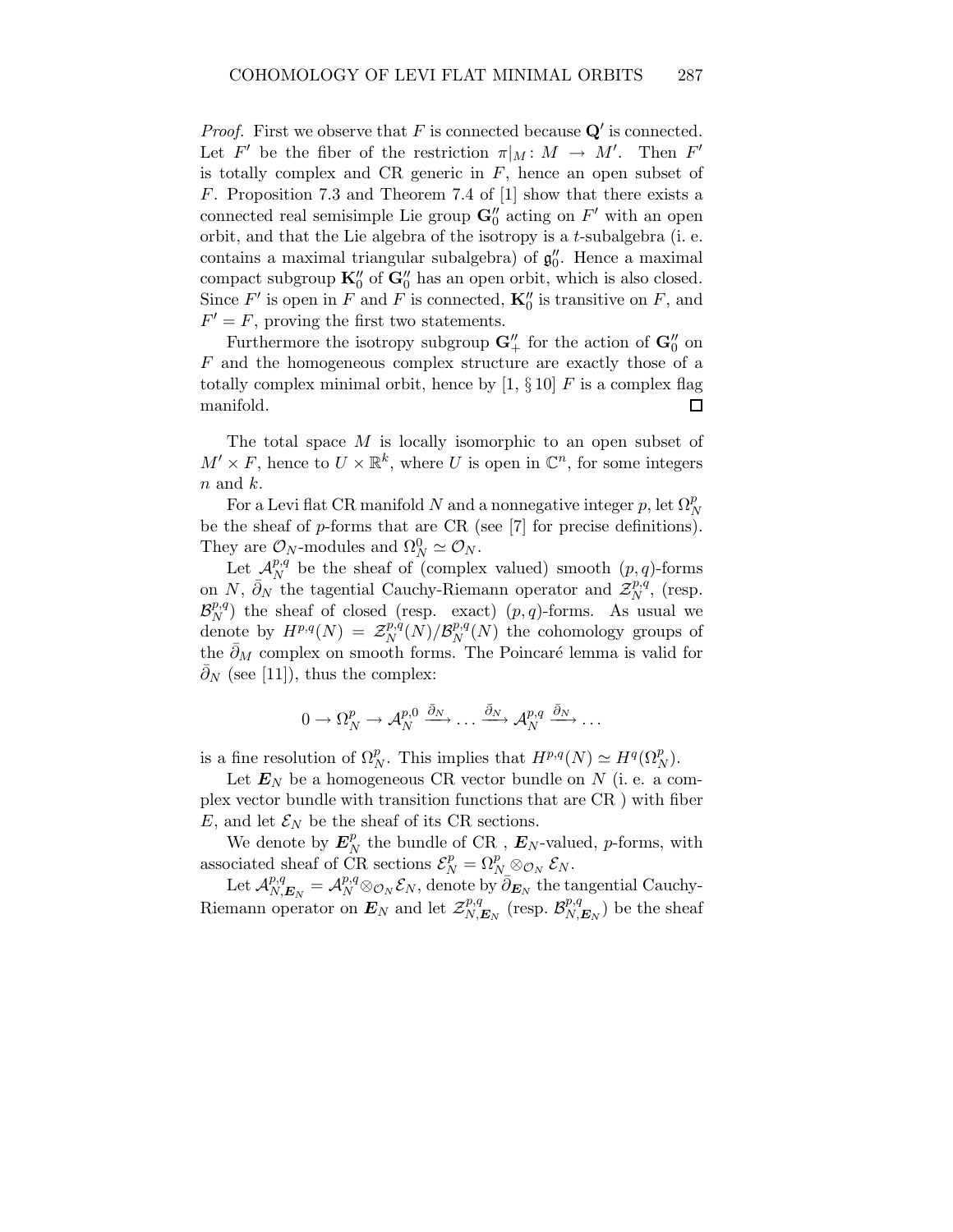of  $\bar{\partial}_{E_N}$ -closed (resp. exact) smooth forms with values in  $E_N$ .

Then  $H^{p,q}(N, E_N) = \mathcal{Z}_{N, E_N}^{p,q}(N)/\mathcal{B}_{N, E_N}^{p,q}(N)$ , but we also have:

$$
H^{p,q}(N, E_N) = H^q(\mathcal{E}_N^p) = H^{0,q}(N, E_N^p) = \mathcal{Z}_{N, E_N^p}^{0,q}(N) / \mathcal{B}_{N, E_N^p}^{0,q}(N).
$$

For any open set  $U \subset N$ , the spaces  $\mathcal{A}_{N,E_N}^{p,q}(U)$  and  $\mathcal{Z}_{N,E_N}^{p,q}(U)$  are Fréchet spaces with the topology of uniform convergence of all derivatives on compact sets. If  $\mathcal{B}_{N,E_N}^{p,q}(N)$  is closed in  $\mathcal{Z}_{N,E_N}^{p,q}(N)$ , then  $H^{p,q}(N, E_N)$ , with the quotient topology, is also a Fréchet space.

#### 4. Statements and proofs

Let  $\mathbf{E}_F$  be a L'-homogeneous holomorphic vector bundle on F. The L' action induces a natural L' action on  $\mathcal{A}_{F, E_F}^{p,q}$ , hence on  $H^{p,q}(F, E_F)$ , because the action of **L'** preserves closed and exact forms. Since  $F$  is a compact complex manifold,  $H^{p,q}(F, E_F)$  is finite dimensional and we can construct the K-homogeneous holomorphic vector bundle on  $X^{\prime}$ :

$$
\boldsymbol{H}^{p,q}_{X'}(F,\boldsymbol{E}_F)=\mathbf{K}\times_{\mathbf{L}'}H^{p,q}(F,\boldsymbol{E}_F).
$$

In a similar way we define a  $K_0$ -homogeneous complex vector bundle on  $M'$ :

$$
{\boldsymbol{H}}^{p,q}_{M'}(F,{\boldsymbol{E}}_F)={\boldsymbol{\mathrm{K}}}_0\times_{{\boldsymbol{\mathrm{K}}}'_+}H^{p,q}(F,{\boldsymbol{E}}_F).
$$

The following thorem has been proved by Le Potier ([13], see also [5]):

THEOREM 4.1. Let X, X' and F be as above,  $E_X$  a K-homogeneous holomorphic vector bundle on X and  $\mathbf{E}_X|_F$  its restriction to F. Then there exists a spectral sequence  ${}^pE_r^{s,t}$ , converging to  $H^{p,q}(X, E_X)$ , with

$$
{}^{p}E_{2}^{s,t} = \bigoplus_{i} H^{i,s-i}(X', \mathbf{H}_{X'}^{p-i,t+i}(F, \mathbf{E}_{X}|_{F})). \quad \Box
$$

For  $p = 0$  the spectral sequence collapses at  $r = 2$  and, recalling that  $X'$  is a Stein manifold, we obtain:

$$
H^{0,q}(X, E_X) = H^{0,0}(X', \mathbf{H}^{0,q}_{X'}(F, E_X|_F)).
$$

Recalling that  $H^{p,q}(X, E_X) = H^{0,q}(X, E_X^p)$  we finally obtain: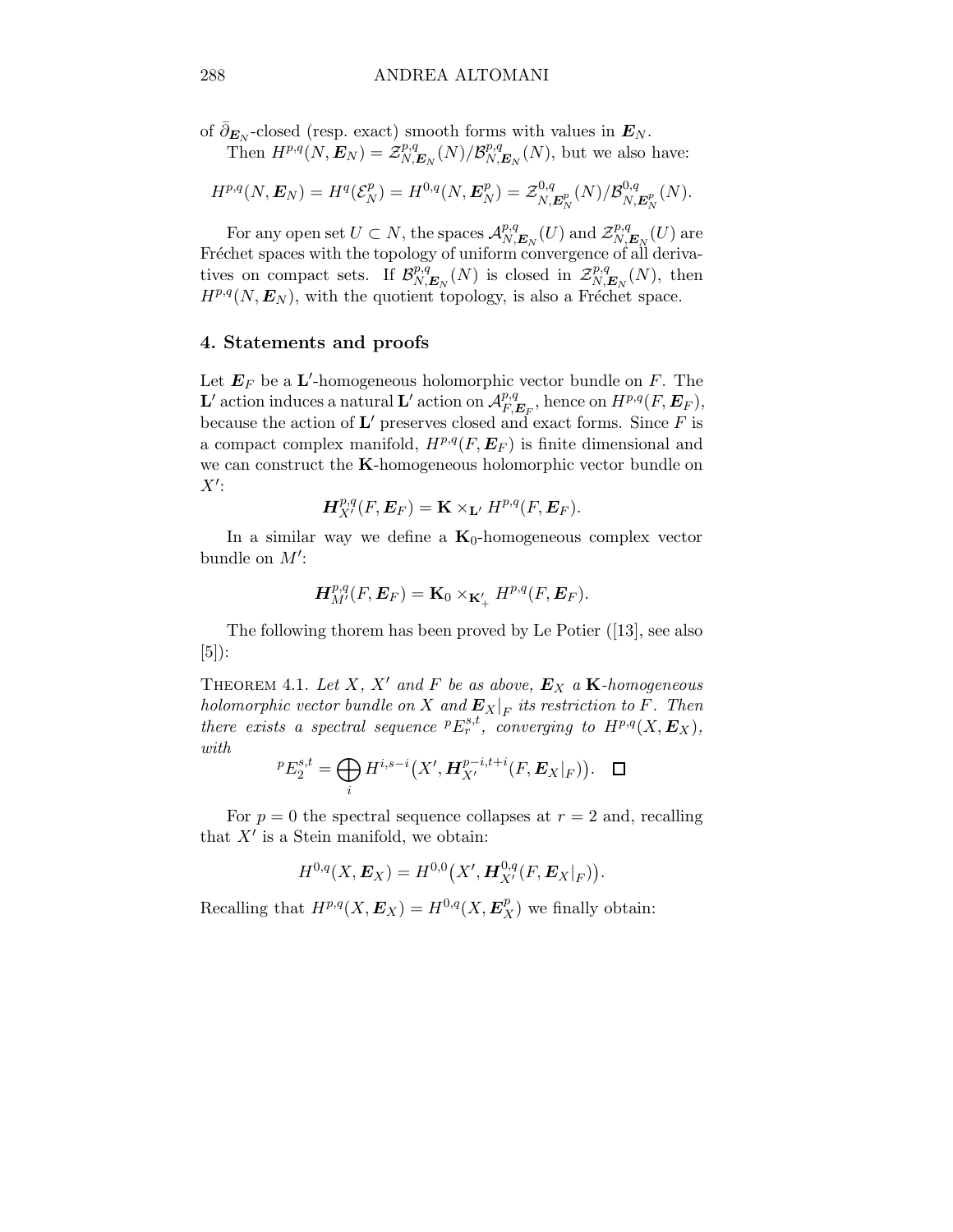PROPOSITION 4.2. Let X, X' and F be as above,  $E_X$  a K-homogeneous holomorphic vector bundle on X and  $\boldsymbol{E}_X|_F$  its restriction to F. Then:

$$
H^{p,q}(X, \bm{E}_X) = H^{0,0}\big(X', \bm{H}^{0,q}_{X'}(F,\bm{E}^p_X|_F)\big)
$$

as Fréchet spaces.

A statement analogous to the last proposition holds for M:

PROPOSITION 4.3. Let M, M' and F be as above,  $E_M$  a  $\mathbf{K}_0$ -homogeneous CR vector bundle on M and  $E_M|_F$  its restriction to F. Then:

$$
H^{p,q}(M,\boldsymbol{E}_M)=H^{0,0}\big(M',\boldsymbol{H}^{0,q}_{M'}(F,\boldsymbol{E}^p_M|_F)\big)
$$

as Fréchet spaces.

*Proof.* Fix p, q, let  $\mathcal{Z}_{M'} = \pi_*(\mathcal{Z}_{M}^{0,q})$  $\langle \begin{array}{c} 0,q \ M,E_M^p \end{array} \rangle, \ {\cal B}_{M'} = \pi_*({\cal B}^{0,q}_{M,2})$  $\mathcal{H}_{M,\boldsymbol{E}_{M}^{p}})$  and  $\mathcal{H}_{M'}$ be the sheaf of sections of  $\boldsymbol{H}^{0,q}_{M'}(F,\boldsymbol{E}^p_M|_F)$  We already know that  $H^{p,q}(M,\boldsymbol{E}_M)\simeq \mathcal{Z}_{M'}(M')/\mathcal{B}_{M'}(M').$ 

We now define a map  $\phi \colon \mathcal{Z}_{M'} \to \mathcal{H}_{M'}$  as follows.

Let  $U \subset M'$ ,  $x \in U$ ,  $x = g\mathbf{K}'_+$ ,  $g \in \mathbf{K}_0$  and  $\xi \in \mathcal{Z}_{M'}(U)$ . Let  $\xi_g = (g^{-1} \cdot \xi)|_F$ . This is a closed  $E_M^p$ -valued  $(0, q)$ -form on F, that determines a cohomology class  $[\xi_g]$  in  $H^{0,q}(F, E_M^p|_F)$ . Then the class of  $(g,[\xi_g])$  in  ${\bm H}_{M'}^{0,q}(F,{\bm E}_M^p|_F)$  does not depend on the particular choice of g, but only on x, hence it defines a section  $s_{\xi} = \phi(\xi)$  of  $\mathcal{H}_{M'}$  on U.

The sheaves  $\mathcal{Z}_{M'}$ ,  $\mathcal{B}_{M'}$ ,  $\mathcal{H}_{M'}$ , ker  $\phi$  are  $\mathcal{O}_{M'}$ -modules and  $\phi$  is a morphism of  $\mathcal{O}_{M'}$ -modules. Since  $\mathcal{O}_{M'}$  is fine, to prove that  $\phi(M')$  is continuous, surjective and that its kernel is exactly  $\mathcal{B}_{M'}(M')$  it sufices to check that this is true locally, and this reduces to a straightforward verification.  $\Box$ 

We prove now the main theorem of this paper:

THEOREM 4.4. Let M and X be as above,  $E_X$  a K-homogeneous holomorphic vector bundle over X. Then:

$$
H^{p,q}(M,\boldsymbol{E}_X|_M)\simeq \mathcal{O}_M(M)\otimes_{\mathcal{O}_X(X)}H^{p,q}(X,\boldsymbol{E}_X).
$$

 $\Box$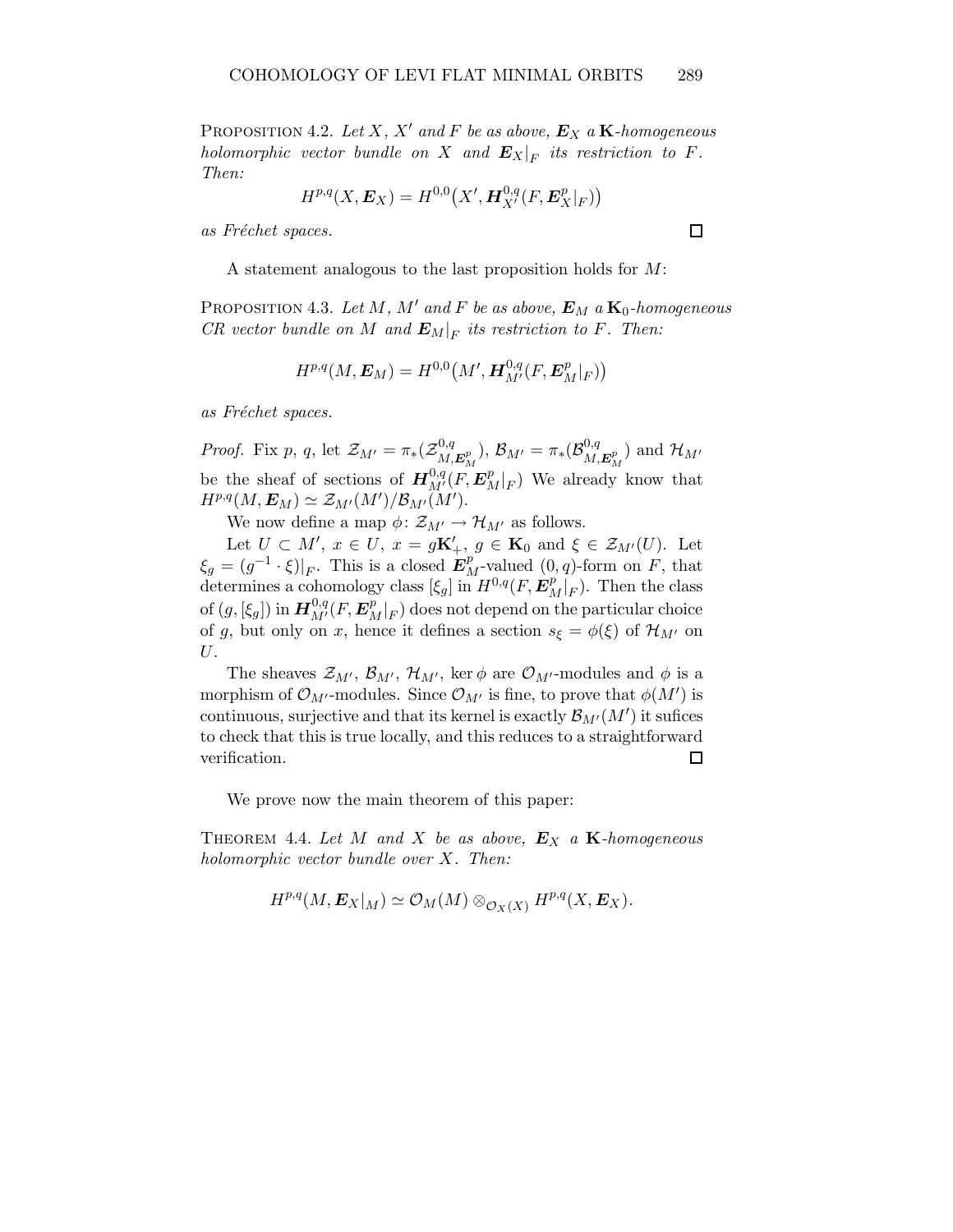*Proof.* Define M' and X' as above, fix integers  $p, q \ge 0$  and let  $H_{X'} =$  $\bm{H}_{X'}^{0,q}(F,\bm{E}_X^p|_F), \ \bm{H}_{M'} \ = \ \bm{H}_{M'}^{0,q}(F,\bm{E}_X^p|_F) \ = \ \bm{H}_{X'}|_{M'}. \ \ \ \text{By Proposition 1:}$ tions 4.2 and 4.3, we have that  $H^{p,q}(M, E_X|_M) = \Gamma(M', H_{M'})$  and  $H^{p,q}(X,\boldsymbol{E}_X)=\Gamma(X',\boldsymbol{H}_{X'}).$ 

Since  $\dim_{\mathbb{R}} M' = \dim_{\mathbb{C}}(X')$ , a global section of  $H_{X'}$  that is zero on M' must be zero on X', i. e. the restriction map  $\Gamma(X', H_{X'}) \to$  $\Gamma(M', H_{M'})$  is injective.

On the other hand,  $X'$  is Stein, thus  $H_{X'}$  is generated at every point by its global sections. Together with the fact that  $H_{M'} =$  $H_{X'}|_{M'}$  this implies that

$$
\Gamma(M',\boldsymbol{H}_{M'})=\mathcal{O}_{M'}(M')\otimes_{\mathcal{O}_{X'}(X')} \Gamma(X',\boldsymbol{H}_{X'}),
$$

where in the right hand side we implicitly identify global holomorphic sections on  $X'$  with their restrictions to  $M'$ .

The theorem follows from the observation that  $\mathcal{O}_M(M) \simeq \mathcal{O}_{M'}(M')$ and  $\mathcal{O}_X(X) \simeq \mathcal{O}_{X'}(X')$  because the fiber F of  $\pi$  is a compact connected complex manifold.  $\Box$ 

This, together with Corollary 2.2, implies the following.

COROLLARY 4.5. With the same assumptions, the inclusion  $j: M \to$ X induces a map:

$$
j^* \colon H^{p,q}(X,\boldsymbol{E}_X) \longrightarrow H^{p,q}(M,\boldsymbol{E}_X|_M)
$$

that is continuous, injective and has a dense range.

#### 5. An example

Let  $\mathbf{G} = \mathbf{SL}(4, \mathbb{C})$ , and Q be the parabolic subgroup of upper triangular matrices. We consider the real form  $G_0 = SU(1, 3)$ , identified with the group of linear trasformations of  $\mathbb{C}^4$  that leave invariant the Hermitian form associated to the matrix

$$
B = \begin{pmatrix} 0 & 0 & 0 & 1 \\ 0 & 1 & 0 & 0 \\ 0 & 0 & 1 & 0 \\ 1 & 0 & 0 & 0 \end{pmatrix}.
$$

Then  $\mathbf{G}/\mathbf{Q}$  is the set of complete flags  $\{\ell^1 \subset \ell^2 \subset \ell^3 \subset \mathbb{C}^4\}$  and  $M = \mathbf{G}_0 \cdot e\mathbf{Q}$  is the submanifold  $\{ \ell^1 \subset \ell^2 \subset \ell^3 \subset \mathbb{C}^4 \mid \ell^3 = (\ell^1)^{\perp} \}.$ 

 $\Box$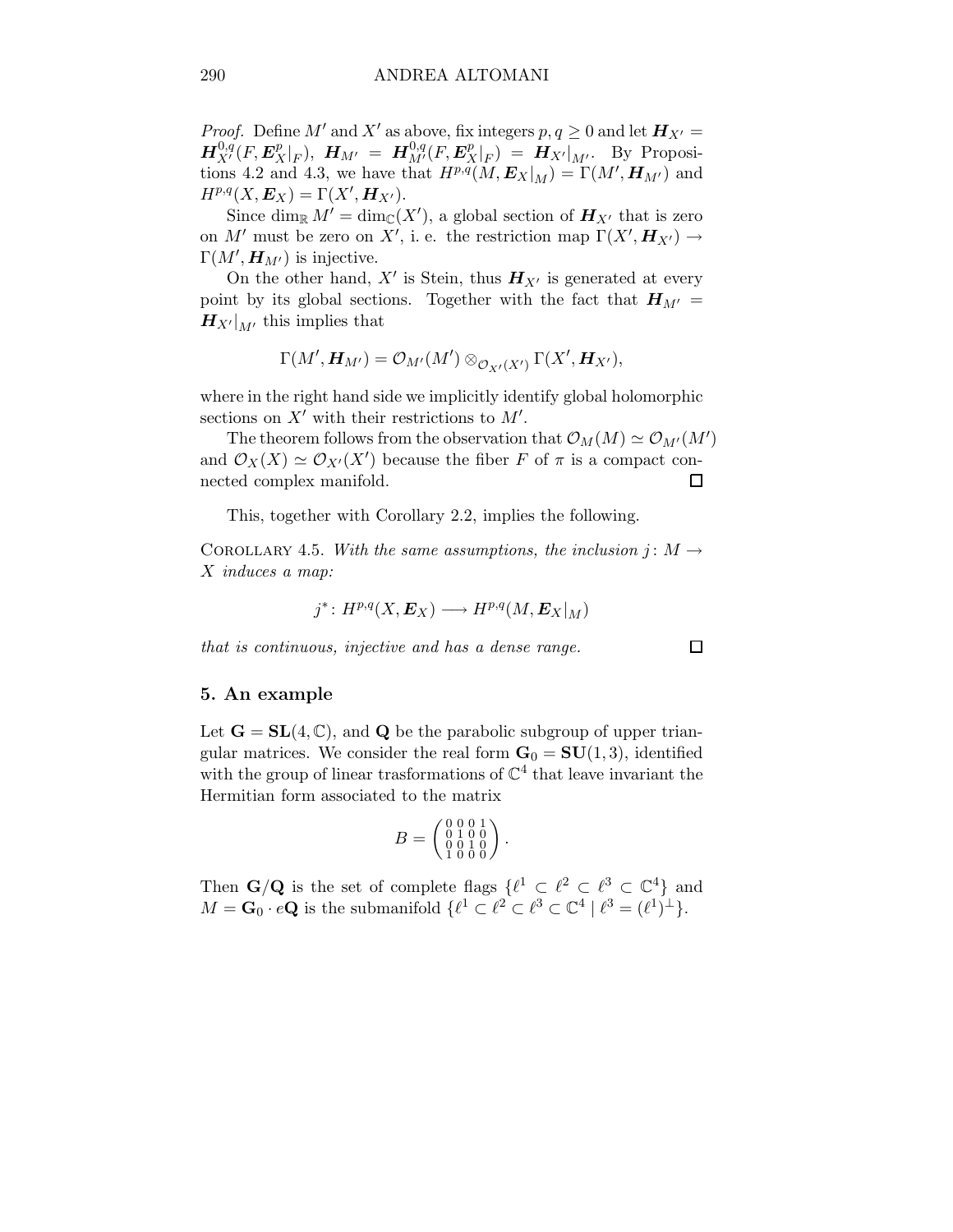Let  $Q'$  be the set of block upper triangular matrices of the form

$$
\mathbf{Q}' = \left\{ g = \begin{pmatrix} * & * & * & * \\ 0 & * & * & * \\ 0 & * & * & * \\ 0 & 0 & 0 & * \end{pmatrix} \mid g \in \mathbf{G} \right\},\
$$

so that M' is the totally real manifold  $\{\ell^1 \subset \ell^3 \subset \mathbb{C}^4 \mid \ell^3 = (\ell^1)^{\perp}\}\$ and M fibers over M' with typical fiber F isomorphic to  $\mathbb{CP}^1$ . The fibration is given by

$$
(\ell^1, \ell^2, \ell^3) \longmapsto (\ell^1, \ell^3). \tag{*}
$$

Choose **K** to be the stabilizer in **G** of the subspaces  $V =$  $Span(e_1 - e_4)$  and  $W = Span(e_1 + e_4, e_2, e_3)$  so that **K** is isomorphic to  $\mathbf{S}(\mathbf{GL}(1,\mathbb{C}) \times \mathbf{GL}(3,\mathbb{C}))$  and  $\mathbf{K}_0$  to  $\mathbf{S}(\mathbf{U}(1) \times \mathbf{U}(3))$ . Then X is the set of flags  $\{\ell^1 \subset \ell^2 \subset \ell^3 \subset \mathbb{C}^4\}$  in a generic position with respect to the subspaces  $V$  and  $W$ , and  $X'$  is the set of flags  $\{\ell^1 \subset \ell^3 \subset \mathbb{C}^4\}$  in a generic position with respect to V and W. The map from X to X' given by  $(*)$  is a fibration with typical fiber isomorphic to  $\mathbb{CP}^1$  and  $X'$  is a Stein manifold.

Finally let  $\mathbf{E} = X \times \mathbb{C}$  be the trivial line bundle. According to Propositions 4.2 and 4.3 the cohomology of  $M$  and  $X$  is given by

$$
H^{p,q}(X) = H^{p,q}(X, E) = H^{0,0}(X', \mathbf{H}_{X'}^{0,q}(F, \mathbf{E}^p|_F)),
$$
  

$$
H^{p,q}(M) = H^{p,q}(M, \mathbf{E}|_M) = H^{0,0}(M', \mathbf{H}_{M'}^{0,q}(F, \mathbf{E}^p|_F)).
$$

Recalling that  $H^{p,q}(F) \simeq \mathbb{C}$  if  $p = q = 0$  or  $p = q = 1$  and 0 otherwise, we obtain:

$$
\begin{cases}\nH^{p,q}(X) \simeq \mathcal{O}_X(X) \simeq \mathcal{O}_{X'}(X') & \text{if } p = q = 0 \text{ or } p = q = 1; \\
H^{p,q}(X) = 0 & \text{otherwise};\n\end{cases}
$$

and analogously:

$$
\begin{cases}\nH^{p,q}(M) \simeq \mathcal{O}_M(M) \simeq \mathcal{O}_{M'}(M') & \text{if } p = q = 0 \text{ or } p = q = 1; \\
H^{p,q}(M) = 0 & \text{otherwise;}\n\end{cases}
$$

and it is clear that

$$
H^{p,q}(M) = \mathcal{O}_M(M) \otimes_{\mathcal{O}_X(X)} H^{p,q}(X).
$$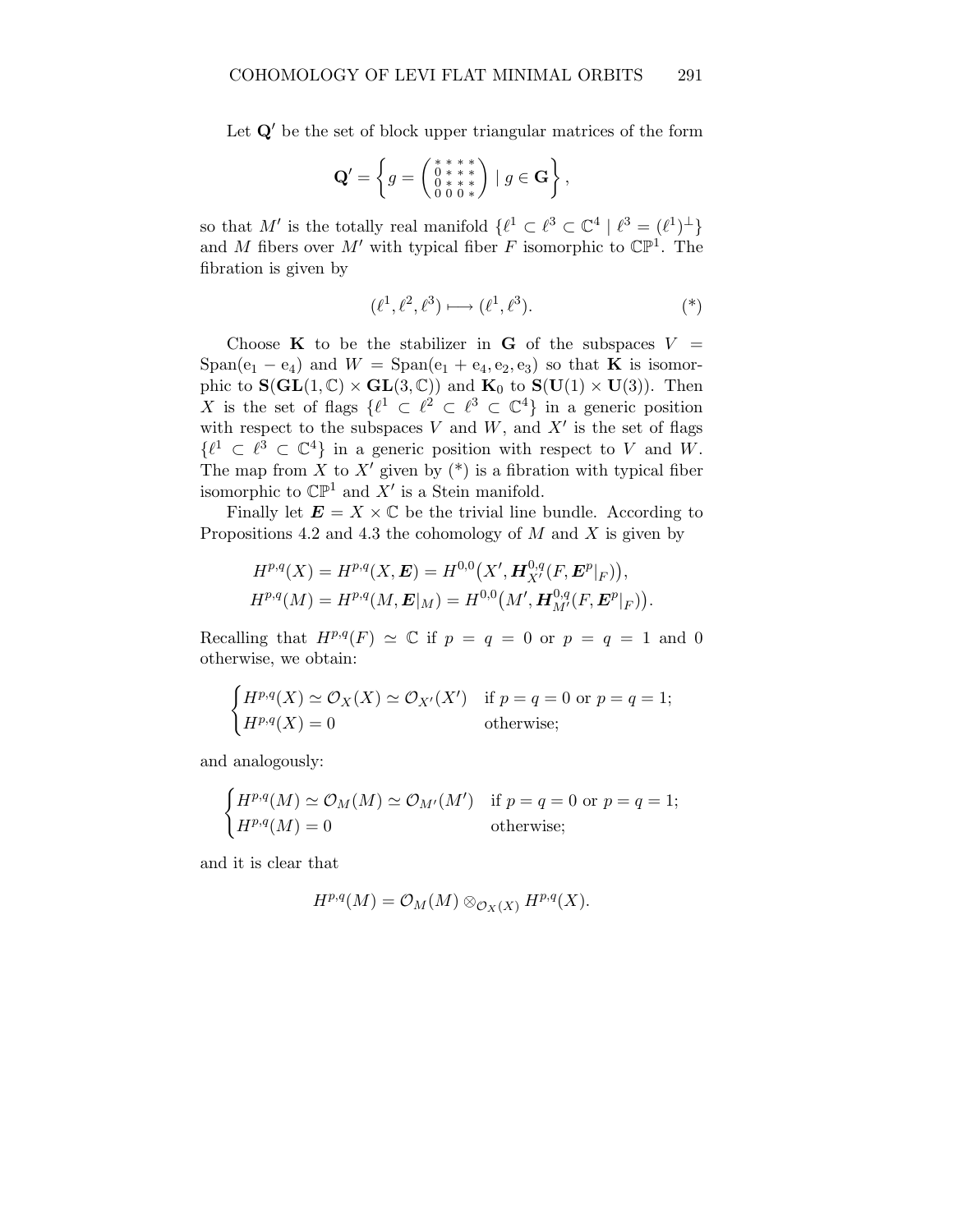#### **REFERENCES**

- [1] A. ALTOMANI, C. MEDORI, AND M. NACINOVICH, The CR structure of minimal orbits in complex flag manifolds, to appear on J. of Lie Theory, http://front.math.ucdavis.edu/math.CV/0507272 arXiv:math.CV/0507272.
- [2] A. ANDREOTTI AND G. A. FREDRICKS, Embeddability of real analytic Cauchy-Riemann manifolds, Ann. Scuola Norm. Sup. Pisa Cl. Sci. (4) 6 (1979), no. 2, 285–304.
- [3] R. BREMIGAN AND J. LORCH, Orbit duality for flag manifolds, Manuscripta Math. 109 (2002), no. 2, 233–261.
- [4] L. CASIAN AND R. J. STANTON, Schubert cells and representation theory, Invent. Math. 137 (1999), no. 3, 461–539.
- [5] H. R. Fischer and F. L. Williams, Borel-LePotier diagrams. Calculus of their cohomology bundles, Tohoku Math. J. (2) 36 (1984), no. 2, 233–251.
- [6] C. D. HILL AND M. NACINOVICH, A weak pseudoconcavity condition for abstract almost CR manifolds, Invent. Math. 142 (2000), no. 2, 251–283.
- [7] C. D. HILL AND M. NACINOVICH, On the failure of the Poincaré lemma for the  $\overline{\partial}_M$  complex, Math. Ann. **324** (2002), no. 2, 213–224.
- [8] A. T. HUCKLEBERRY AND J. A. WOLF, Schubert varieties and cycle spaces, Duke Math. J. 120 (2003), no. 2, 229–249.
- [9] N. Iwahori and M. Sugiura, A duality theorem for homogeneous manifolds of compact Lie groups, Osaka J. Math. 3 (1966), 139–153.
- [10] M. Jurchescu, Coherent sheaves on mixed manifolds, Rev. Roumaine Math. Pures Appl. 33 (1988), no. 1-2, 57–81.
- [11] M. JURCHESCU, The Cauchy-Riemann complex on a mixed manifold, Rev. Roumaine Math. Pures Appl. 39 (1994), no. 10, 951–971, Travaux de la Conférence Internationale d'Analyse Complexe et du 7e Séminaire Roumano-Finlandais (1993).
- [12] C. LAURENT-THIÉBAUT AND J. LEITERER, Dolbeault isomorphism for CR manifolds, Math. Ann. **325** (2003), no. 1, 165–185.
- $[13]$  J. LE POTIER, Annulation de la cohomologie à valeurs dans un fibré vectoriel holomorphe positif de rang quelconque, Math. Ann. 218 (1975), no. 1, 35–53.
- [14] T. Matsuki, Orbits on affine symmetric spaces under the action of parabolic subgroups, Hiroshima Math. J. 12 (1982), no. 2, 307–320.
- $[15]$  Y. MATSUSHIMA, Espaces homogènes de Stein des groupes de Lie complexes, Nagoya Math. J 16 (1960), 205–218.
- [16] A. L. ONISHCHIK, *Complex hulls of compact homogeneous spaces*, Soviet Math. Dokl. 1 (1960), 88–91.